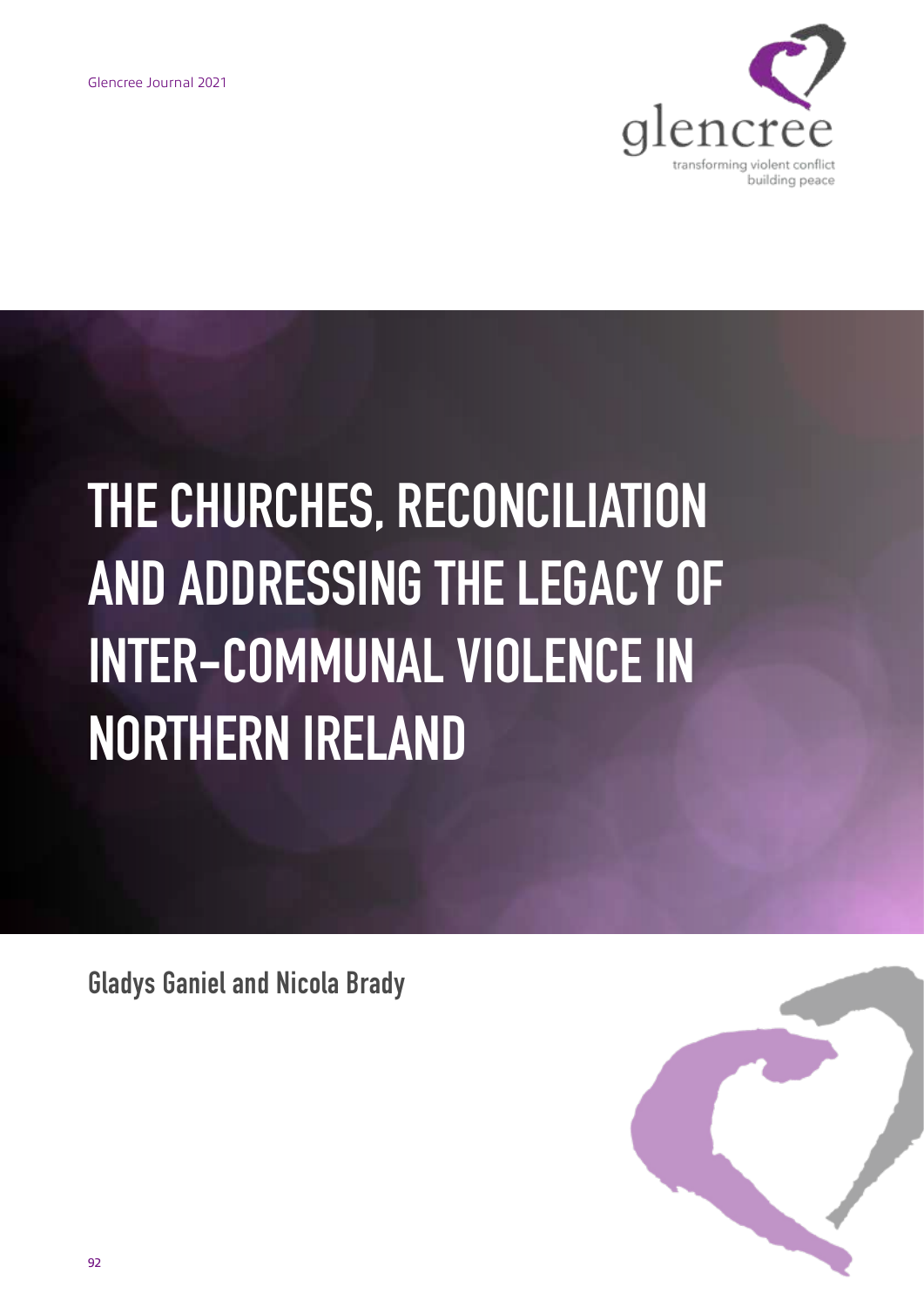# **THE CHURCHES, RECONCILIATION AND ADDRESSING THE LEGACY OF INTERCOMMUNAL VIOLENCE IN NORTHERN IRELAND**

## **Abstract**

This article explores the role of churches in Northern Ireland since the 1998 Good Friday Agreement, focusing on their efforts to promote reconciliation and address the legacy of intercommunal violence. The first part analyses initiatives that took place between 1998 and 2015, including the Methodist Church's Edgehill Reconciliation Programme, the Church of Ireland's Hard Gospel project, the Presbyterian Church's Peacebuilding Programme, and the Irish Churches Peace Project. It argues that their effectiveness was limited by a lack of financial investment by the churches themselves and by insufficient communication with their own grassroots. The second part analyses two post-2015 initiatives that attempt to address the limitations of previous projects: The Church Leaders' civil society dialogue initiative and the Presbyterian Church in Ireland's 'Considering Grace' project. The Church Leaders' initiative is potentially strengthening the churches' collective voice on key issues, as it moves beyond joint statements to facilitating public dialogues. Considering Grace is attempting to address the communications failures of prior projects through a grassroots-level, facilitated dialogue on the legacy of intercommunal violence, framed around the concept of 'gracious remembering'. It is too soon to evaluate the long-term impact of these initiatives. But it is significant that both have prioritised facilitated dialogue as a means to promoting reconciliation and addressing the legacy of intercommunal violence.

KEYWORDS: *Churches, reconciliation, dialogue, legacy/dealing with the past, Northern Ireland.*

## **Introduction**

More than two decades after the Good Friday Agreement (GFA), Northern Ireland remains a very fractured society. Across political and civic leadership there has been a failure to engage fully with the opportunities offered by the peace process to heal societal divisions. Given the extent that religious identity has been intertwined with conflicting national identities and the social structures of segregated communities (Ganiel 2016a), the churches have faced calls from within and beyond their membership for greater leadership on reconciliation and addressing the legacy of intercommunal violence. In this article, we analyse churches' work in these areas since the Agreement.

In the first part, we consider the period between 1998–2015, examining a range of initiatives at denominational and inter-church levels. We argue that their effectiveness was limited by a lack of financial investment by the churches themselves and by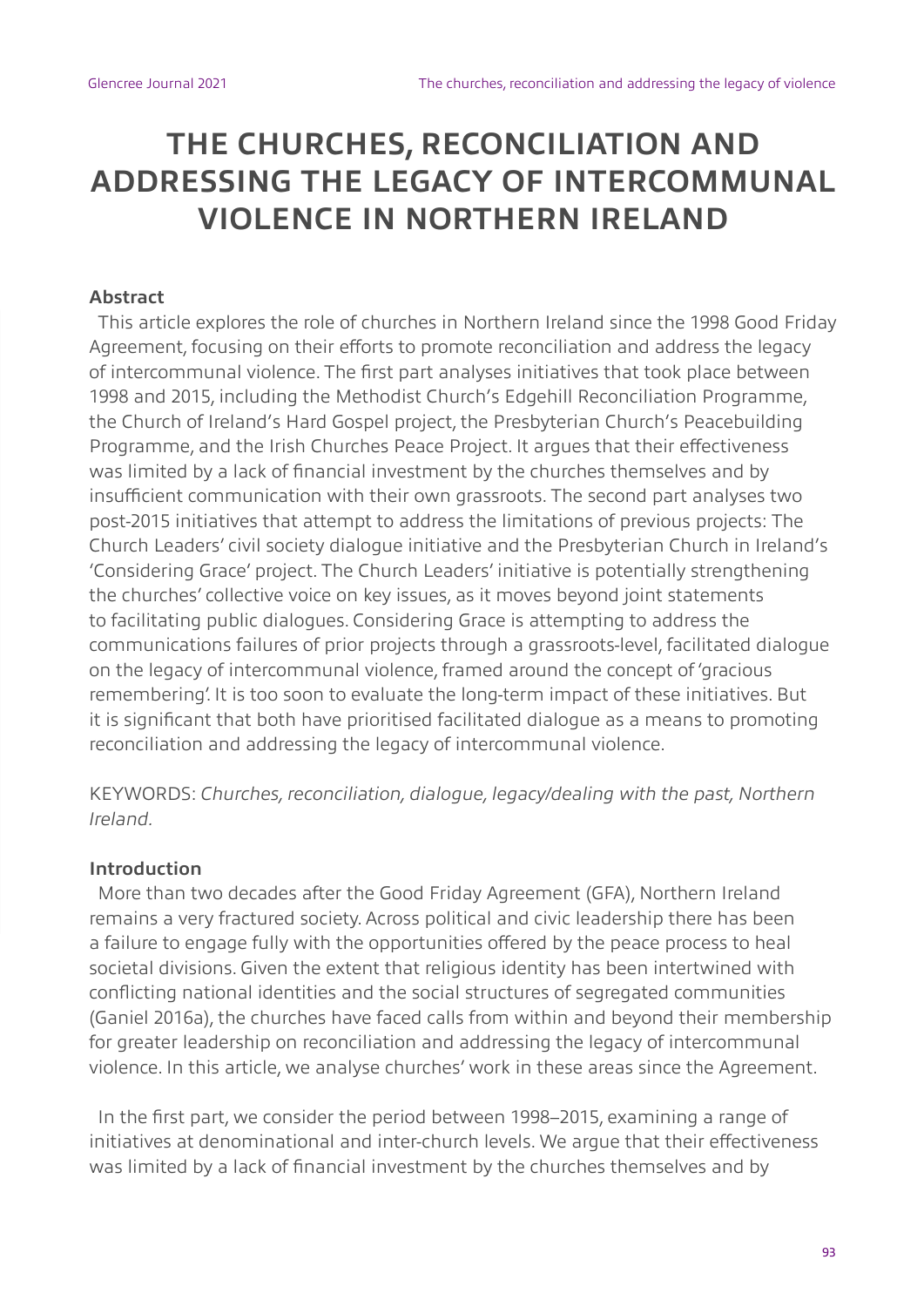insufficient communication with their own grassroots. In the second part, we discuss these projects' relationship to two post-2015 initiatives: the Church Leaders' civil society dialogue initiative and the Presbyterian Church in Ireland's 'Considering Grace' project. The Church Leaders' civil society dialogue initiative marked a new approach to peacebuilding from the island's inter- church structures, while Considering Grace is the most extensive legacy project attempted by any faith-based group on the island. We argue that in different ways, the Church Leaders' initiative and Considering Grace project address the shortcomings of previous contributions. The Church Leaders' initiative modelled a streamlining and potential strengthening of the churches' collective voice on key issues, moving beyond joint statements to facilitating public dialogues. The Considering Grace project recognises the communications failures of previous initiatives. It addresses this through a grassroots level, facilitated dialogue on the legacy of intercommunal violence, framed around the concept of 'gracious remembering'. While it is still too soon to draw definitive conclusions about the long-term impact of these initiatives, it is significant that both have placed facilitated dialogue at their core.

As a caveat before proceeding, we confess that both of us are deeply involved in the projects we describe: Brady as General Secretary of the Irish Council of Churches and Ganiel as the principal researcher on Considering Grace. While our involvement undoubtedly affects our enthusiasm, we invite readers to judge our conclusions based on the evidence we provide.

#### **Churches, reconciliation and the legacy of intercommunal violence, 1998–2015**

Throughout the Troubles, a range of churches, faith-based groups and individual faith leaders engaged in peacemaking, facilitating secret dialogues and creating public inter-church initiatives (Brewer et al. 2011; Wells 2010). Sandal (2017, 116–17) suggests that, in the wake of the 1998 Good Friday Agreement, churches increased their engagement in conflict transformation by taking part in consultations with political leaders and paramilitaries. High-profile demonstrations of outreach by church leaders across traditional community divides, like the meeting of the Catholic Primate Cardinal Seán Brady with Democratic Unionist Party Leader Reverend Ian Paisley, undoubtedly had wider impact (Barnett 2006). Yet this and similar initiatives, including joint statements by the churches, could be dismissed as 'speechifying', lacking deep or long-lasting impact (Brewer et al. 2011, 31- 32). Contrary to Sandal, Ganiel and Brewer (2018) suggested that churches retreated from peacebuilding after the Agreement, noting a reduction of grassroots reconciliation activity. They argued that a disconnect between initiatives at denominational, leadership level and local congregations limited institutional learning and militated against whole-church strategic commitments to reconciliation.

During this period, the three largest Protestant denominations developed dedicated peacebuilding programmes. The first and longest-running was the Methodist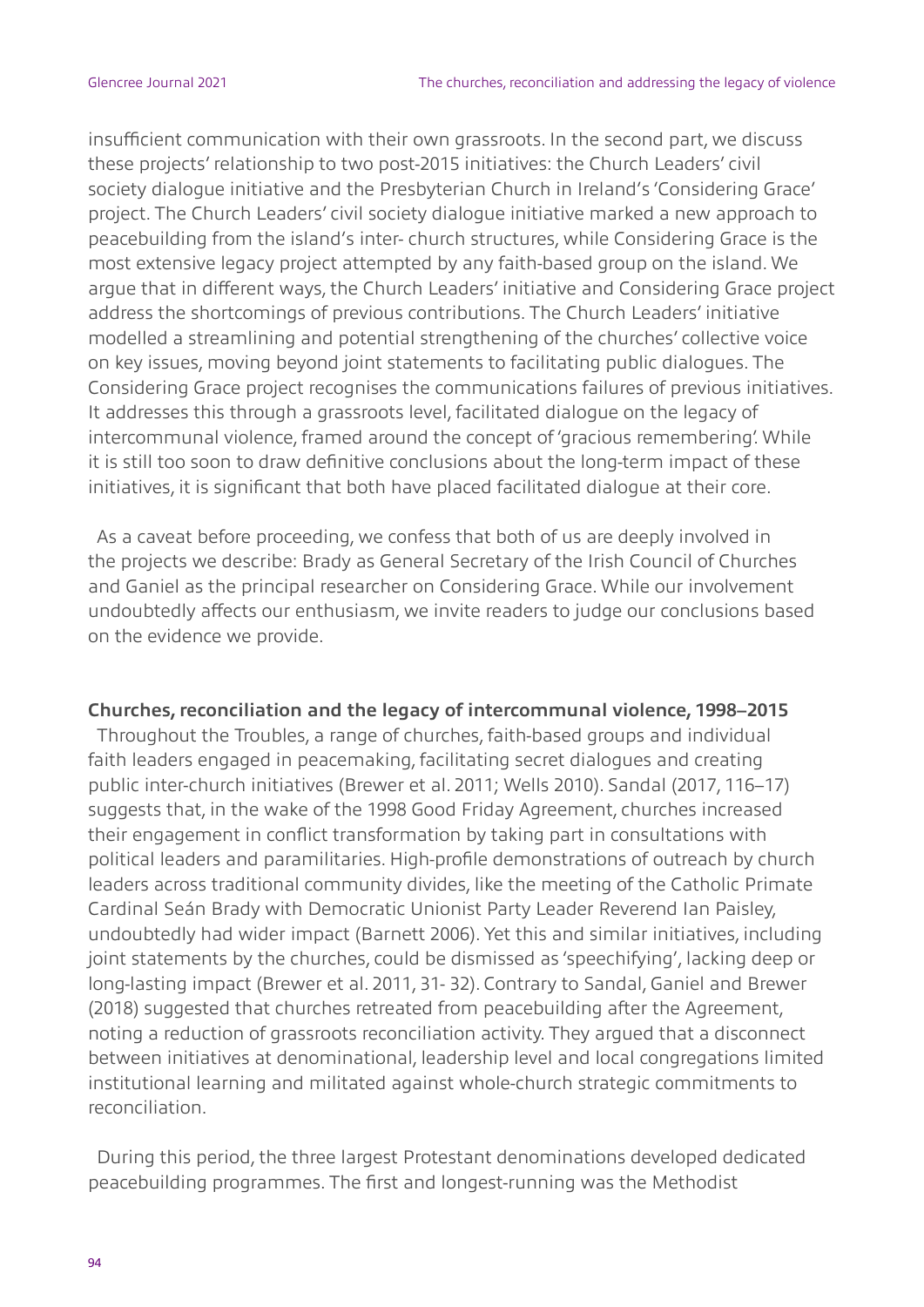Church's Edgehill Reconciliation Programme (2004–2014), based at its theological college in Belfast. It worked with young offenders, loyalists/republicans, and minority ethnic communities; and offered a joint theology degree with the Catholic Mater Dei Institute. The Church of Ireland and Presbyterian Church both established threeyear, denomination-wide initiatives launched in 2005 and 2006, respectively. Both the Church of Ireland's 'Hard Gospel' project and the Presbyterian Church's 'Peacebuilding Programme' sought to equip their local congregations to engage in reflection and dialogue about the causes and consequences of societal division and take action by reaching out and forming partnerships. Despite positive outcomes reported by participating congregations, the initiatives were discontinued when external funding ceased, rather than being integrated into the church structures in a lasting way. There is also evidence that the programmes appealed to people who were already enthusiastic about peacebuilding, rather than stimulating more people in the churches to become involved (Ganiel 2021). The Catholic Church did not establish comparable initiatives, although there was significant activity through the Clonard Peace and Reconciliation Mission, established during this time by Redemptorist priest, Fr Gerry Reynolds (d. 2015) in Belfast (Ganiel 2019); and the ongoing work of the Irish School of Ecumenics, which was founded in 1970 by Jesuit priest, Fr Michael Hurley (d. 2011). Both initiatives remain active.

A similar disconnect between leadership and local level limited the wider societal impact of the high-level dialogue taking place in the national inter-church structures: the Irish Council of Churches (ICC) — whose membership comprised Protestant, independent and Orthodox churches — and the Irish Inter-Church Meeting (IICM), which brought together representatives of the ICC and the Irish Catholic Bishops' Conference. Power (2008) attributed some of the limitations to the lack of agreement about whether ecumenical dialogue should be purely theological and working towards church unity, or partly theological and partly social. While a certain fluidity in interpretation may have helped keep people round the table, Power concluded that this was a barrier to action and resulted in a separation of theological ecumenism from community relations, underlined by the establishment of two separate departments of the IICM — Social Issues and Theology. There was no mechanism to disseminate the learning from this work to local level. While local inter-church forums existed in many parts of Northern Ireland, these were not formally connected to church structures (Power 2006; Ganiel 2016b, 192–209). In addition, reconciliation and addressing the legacy of intercommunal violence were only part of the ICC/IICM remit. Unlike the denominational programmes, these ecumenical bodies addressed a number of concerns beyond these issues.

In 2012, the Church of Ireland, Catholic, Presbyterian and Methodist churches, together with the ICC, secured funding from the Special EU Programmes Body (SEUPB) under its Peace III Programme for the Irish Churches Peace Project, a peacebuilding programme that operated at both the leadership and local levels. McDowell (2021) explains that the centrepiece of the project was the provision of support in the form of a Good Relations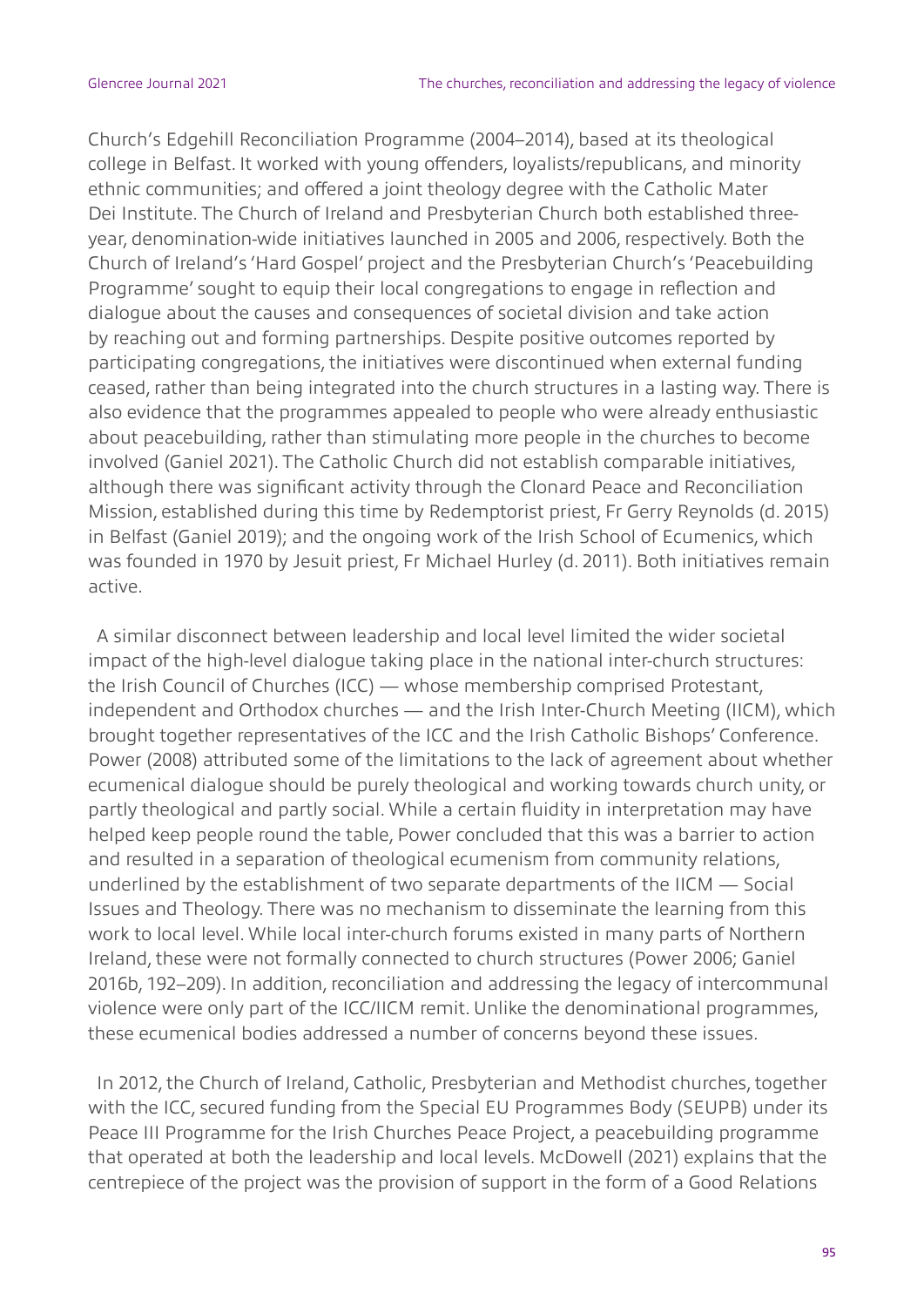Officer in six target areas where there was little evidence of cooperation between local churches. The project was overseen by a Steering Committee that included senior clergy and senior executives of participating churches, and the thirty-one categories of target outcomes agreed with the funders included strands aimed at church leadership. Some of the tensions noted by Power in her analysis of the national inter-church structures continued as McDowell (2021) highlights 'an ongoing and unresolved tension as to whether the project should be primarily considered from a community development or a community relations perspective'. For example, the priority placed on reconciliation and dealing with the past varied across the target areas. This meant the project faced the same challenge Power identified in the earlier work of the ICC/IICM; ambiguity as a barrier to action. However, target outcomes were fully achieved in all but four areas and exceeded in eight strands. For McDowell, this underlines the importance of structural support to equip local congregations for peacebuilding.

But like the earlier denominational initiatives, these support structures did not continue when the funding ended in 2015. Ultimately, the effectiveness of all these programmes was limited by a lack of financial investment by the churches themselves and by insufficient communication with their own grassroots. But some people in the churches learned from these limitations. For example, at an inter-church level, McDowell notes that lessons and connections from the Irish Churches Peace Project transferred to the work of the ICC and IICM, leading to structural reform and new initiatives. That year the IICM was reformed to replace the two separate departments for Theology and Social Issues with a more flexible model of working groups, thereby eliminating the problematic division noted by Power. The meetings of the Four Church Leaders — the Catholic and Church of Ireland Archbishops of Armagh, together with the Presbyterian Moderator and Methodist President — were expanded to include the President of the ICC, becoming the Church Leaders (Ireland) Group (McCullagh 2016). At a denominational level, at its 2016 General Assembly the Presbyterian Church unveiled a 'Vision for Society' statement that prioritised peacebuilding and the creation of a reconciled community. Its 'dealing with the past' task group also announced a major research project, which would later become known as Considering Grace. Considering Grace is the most extensive denomination-wide initiative to focus primarily on dealing with the legacy of intercommunal violence. It is also taking specific steps to address gaps in communication between leadership and the grassroots.

#### **Churches, reconciliation and the legacy of intercommunal violence, 2015-onwards**

The strengthening of the Church Leaders Group's connection to the national interchurch structures, described above, allowed for greater integration of this work with the wider network of relationships managed by ICC and IICM. The Church Leaders Group also began to move beyond the 'speechifying' critiqued by Brewer et al. (2011) to facilitating political and civic dialogues. This included a series of public statements on reconciliation and the need for political stability in Northern Ireland. A consultation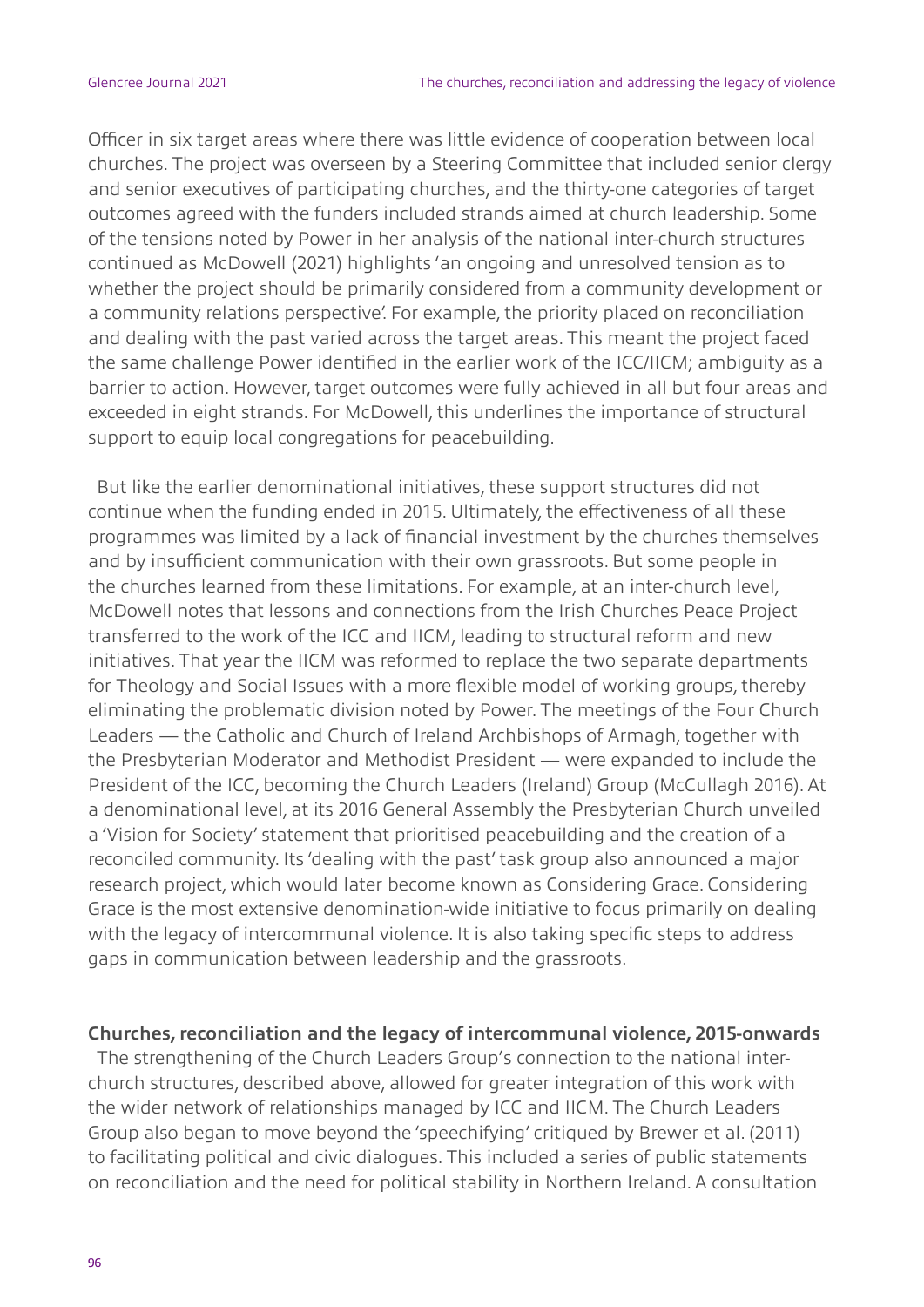with faith-based charities in September 2015 resulted in a joint statement entitled 'Instability is erasing hope from people's lives' (Moriarty 2015) and a further statement welcoming the 'Fresh Start' agreement that was reached later that year (Taylor 2015). Behind the scenes, the Church Leaders Group had been meeting with representatives of the individual political parties to share concerns arising from the pastoral experience of local churches and encourage politicians in the negotiations.

When the institutions collapsed again in January 2017, the Church Leaders Group undertook a consultation with local churches and faith-based charities and later shared these concerns with political leaders and the media (Breen 2017). By September 2018, negotiations for the restoration of the devolved administration were in a state of long-standing paralysis. The Church Leaders Group took the initiative to invite the leaders of the five largest political parties to a joint meeting in the headquarters of the Presbyterian Church in Belfast. It was the first time party leaders had been in the same room in eight months. This was followed by meetings with the British Secretary of State for Northern Ireland and the Tánaiste and Irish Minister for Foreign Affairs the following month.

Church leaders asked how they could support efforts to restore the institutions. Party leaders replied that the invitation to this type of dialogue might be extended to other groups of elected representatives since, in the absence of the institutions, the spaces in which cross-party groups could reflect together on societal challenges had been significantly restricted. The Church Leaders Group designed a proposal, with the support of the Community Relations Council Northern Ireland, for four regional dialogue events which brought together approximately 120 civil society representatives, with a cross-party panel of elected representatives, between December 2018 and February 2019. Two representatives of the Church Leaders Group chaired each of the regional events, but the role of local churches was supported with local church leaders recruited to act as facilitators of the round table discussions. A report of the findings, 'A Time for Courageous and Compassionate Leadership' was presented to the party leaders, together with the Secretary of State and Tánaiste, during the next round of negotiations in May 2019 (Church Leaders (Ireland) Group 2019).

We cannot offer definitive conclusions on the role that the Church Leaders' civil society dialogue initiative played in helping restart the political process and in reminding political leaders of the need to promote reconciliation and address the legacy of the past. But through this initiative, the role of the churches was evolving from one in which individual denominations contributed as participants in significant consultations, as described by Sandal, to a more proactive contribution in which they collectively took the initiative to facilitate dialogue on the unfinished work of peace, and attempted to shape the tone of wider public conversation.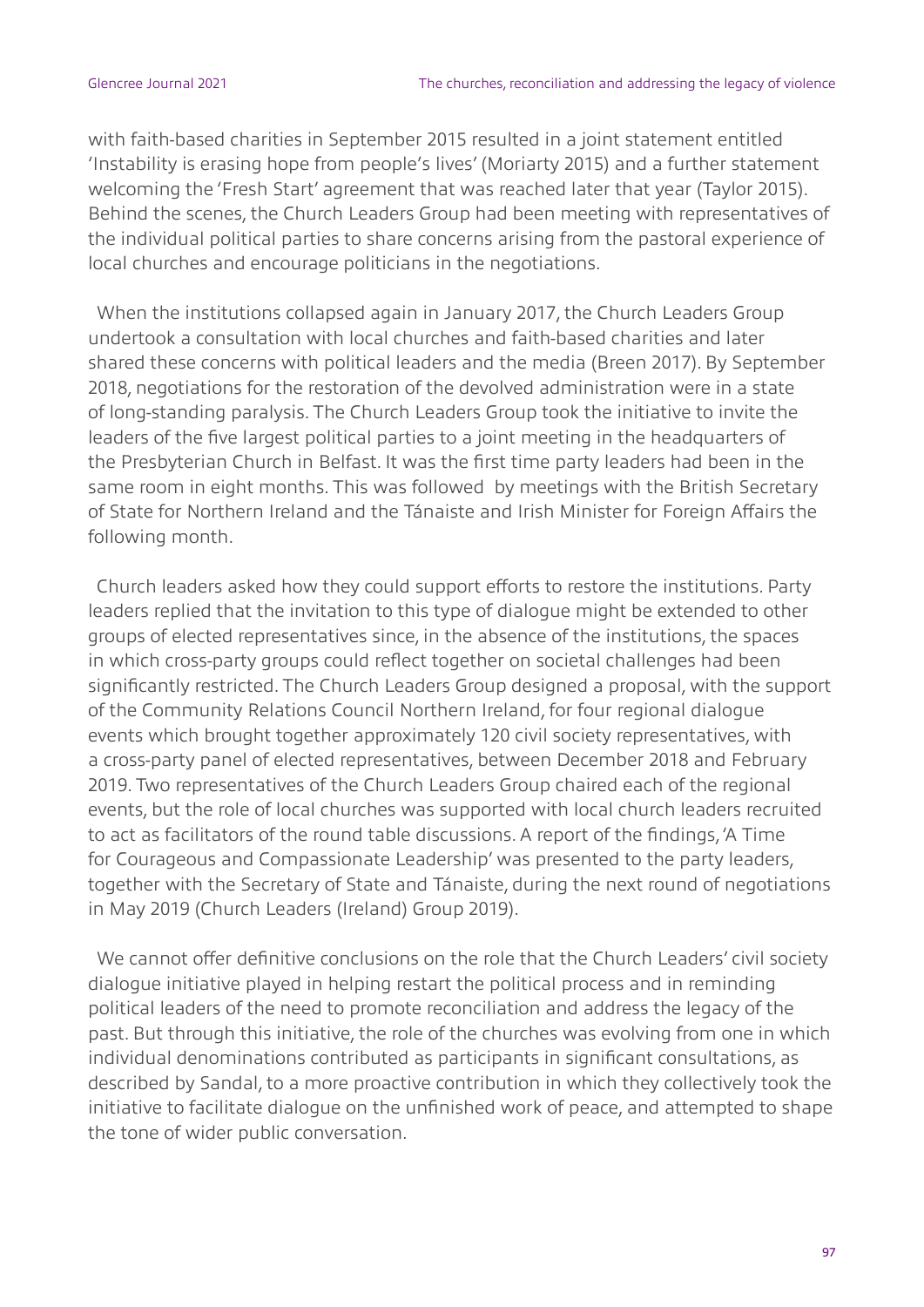#### **Considering Grace**

Considering Grace is an ongoing project of the Presbyterian Church. It was conceived by the Church's Council for Public Affairs 'Dealing with the Past' task group, whose motion for a research project involving interviews with 100 Presbyterians was passed at the 2016 General Assembly. The project was in part a response to the 2014 Stormont House Agreement proposals on dealing with the past, which encouraged communities to gather stories. From the task group's point of view, the effort to gather stories reflected the idea that sharing stories could promote healing and forgiveness within the church's own congregations; and help the church contribute to wider discussion on the legacy of intercommunal violence. The task group was also motivated by a sense that the church's previous peacebuilding projects had not connected adequately with grassroots Christians, in part because the stories of many people who had served and suffered during the Troubles had not been adequately acknowledged by the church or wider society. From the start, the project was designed to appeal to a wider grassroots base than had been engaged by the denomination's previous peacebuilding programme, through the very effort to gather those untold stories.

But in line with previous denominational initiatives, there was no commitment from the church itself to fund the project, which raised questions about where addressing the legacy of intercommunal violence was situated within the church's priorities. Funding was finally secured from the Irish Government's Reconciliation Fund, in partnership with Queen's University. It covered the employment of Jamie Yohanis, who worked alongside Gladys Ganiel at Queen's, conducting and transcribing interviews. The Queen's researchers and the task group, which included serving and retired clergy and laity, identified categories of interviewees: clergy, victims, security force personnel, emergency responders, health care workers, grassroots peacemakers, politicians, those affected by loyalist paramilitarism, those who left Presbyterianism, and 'critical friends' from outside the denomination. Altogether 122 people were interviewed (including 50 women and 77 from border counties).

So far, the primary output of the project has been a book written for a popular audience, *Considering Grace: Presbyterians and the Troubles* (Ganiel and Yohanis 2019). *Considering Grace* is primarily a book of stories, presented as far as possible in people's own words. The concluding chapter advances the idea of a 'gracious remembering' that ponders the human cost of violence, gives victims a public voice, is self-critical about their own and their communities' actions, and listens to alternative perspectives and interpretations of the past (Ganiel and Yohanis 2019, 242–43). But the task group recognised that a book, in and of itself, is of limited impact. So, Dave Thompson was employed to produce study resources based on the book for congregations/small groups and for trainee ministers (Presbyterian Church in Ireland 2020). The resources are the product of focus groups facilitated by Thompson in six different locations throughout Northern Ireland. Most groups met over three evenings and discussed materials and questions from the then-unpublished *Considering Grace*. The resources are organised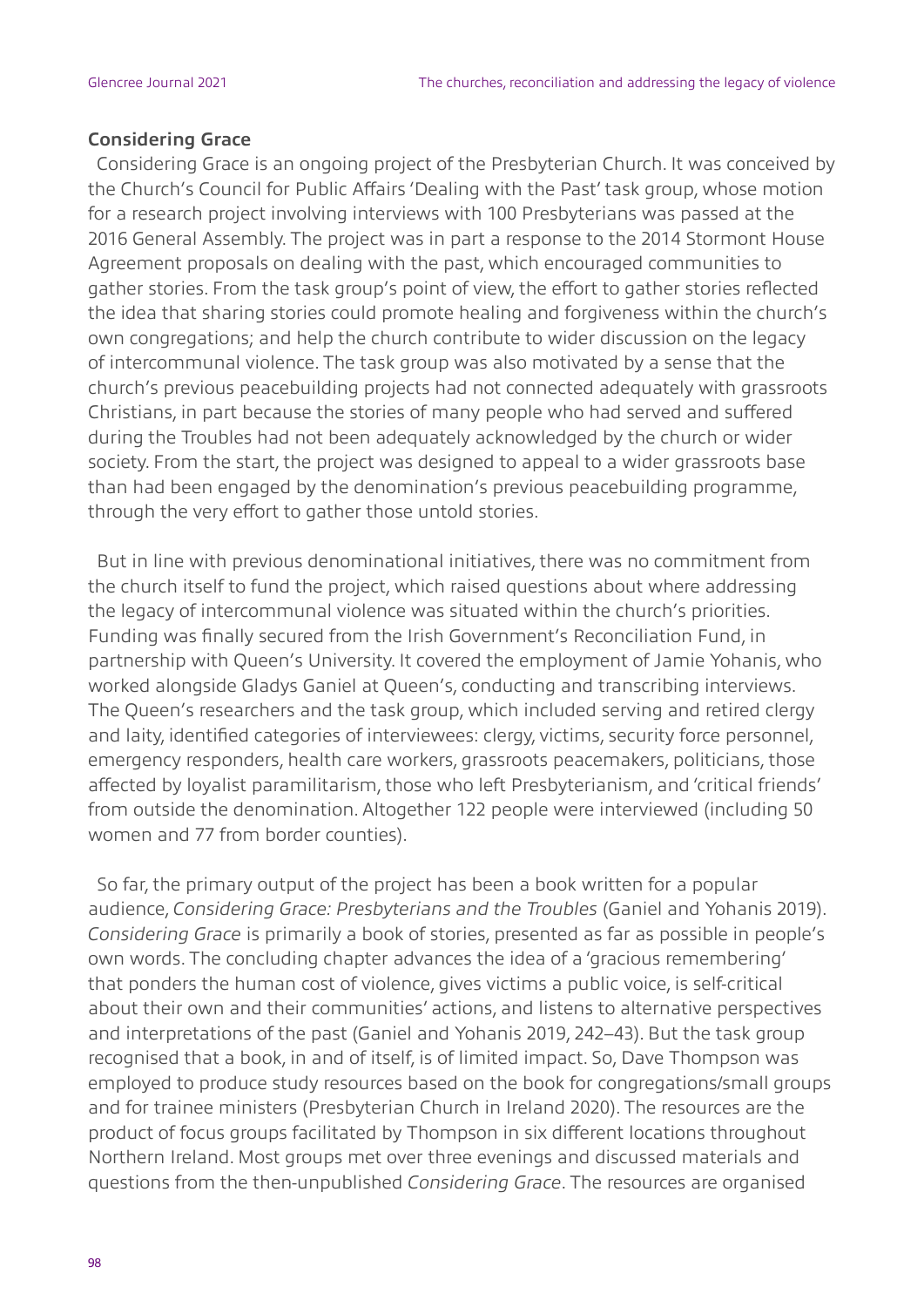around the themes that emerged from the focus groups: lamenting, ministering, remembering, praying, forgiving, seeking a more reconciled community, and challenges to the church. The grounding of the resources in the focus groups was a conscious effort to avoid a 'top-down' denominational initiative on dealing with the past. It is hoped that grassroots Christians will use the prompts in the resources to facilitate dialogue and shape their own responses to addressing the legacy of intercommunal violence, appropriate to their local contexts. The funding for Thompson's work and the production of the resources came from an anonymous donor. But the church has invested in promoting the book and resources, organising five regional book launches in November 2019 and a half- day conference on 'Considering Grace: Unpacking the Impact', which was scheduled for March 2020. The conference and dissemination of the resources were postponed due to the Covid-19 pandemic, but work will resume when conditions allow.

#### **Conclusion**

Despite a range of denominational and inter-church initiatives in the years after the Good Friday Agreement, it has been argued that churches 'are missing their opportunity to help build peace in Northern Ireland' (Ganiel and Brewer 2018). The main limitations of these initiatives were a lack of financial investment by the churches themselves and inadequate communication with their own grassroots.

Yet two recent initiatives – both of which emphasise the importance of facilitated dialogue – indicate that churches may be learning from the limitations of their previous efforts. The Church Leaders' civil society dialogue initiative saw the churches moving beyond joint statements, which have limited impact, to facilitating public dialogues with political and civic leaders. Having said that, it is likely that grassroots Christians of most denominations remain relatively unaware of the activities of the Church Leaders Group. Others, including a significant subset of conservative evangelicals within Protestant denominations, might even oppose this inter-denominational cooperation (Ganiel 2016a; Brewer et al. 2011). At the same time, the Presbyterian Church's Considering Grace project has recognised the failure of previous initiatives to facilitate communication between denominational leadership and the grassroots. It directly addressed this by using grassroots, facilitated dialogue to produce study resources based on the project. Facilitated dialogue will remain at the project's core going forward. In addition, the themes explored in the resources, particularly around pastoral care and lament, will perhaps be even magnified by bereavements during the pandemic. At the same time, Considering Grace has relied on external funding. As with previous churchbased peacebuilding projects, this raises questions about the Presbyterian Church's commitment.

In sum, it is significant that both the Church Leaders' civil society dialogue initiative and Considering Grace build on previous peacebuilding efforts, attempting to address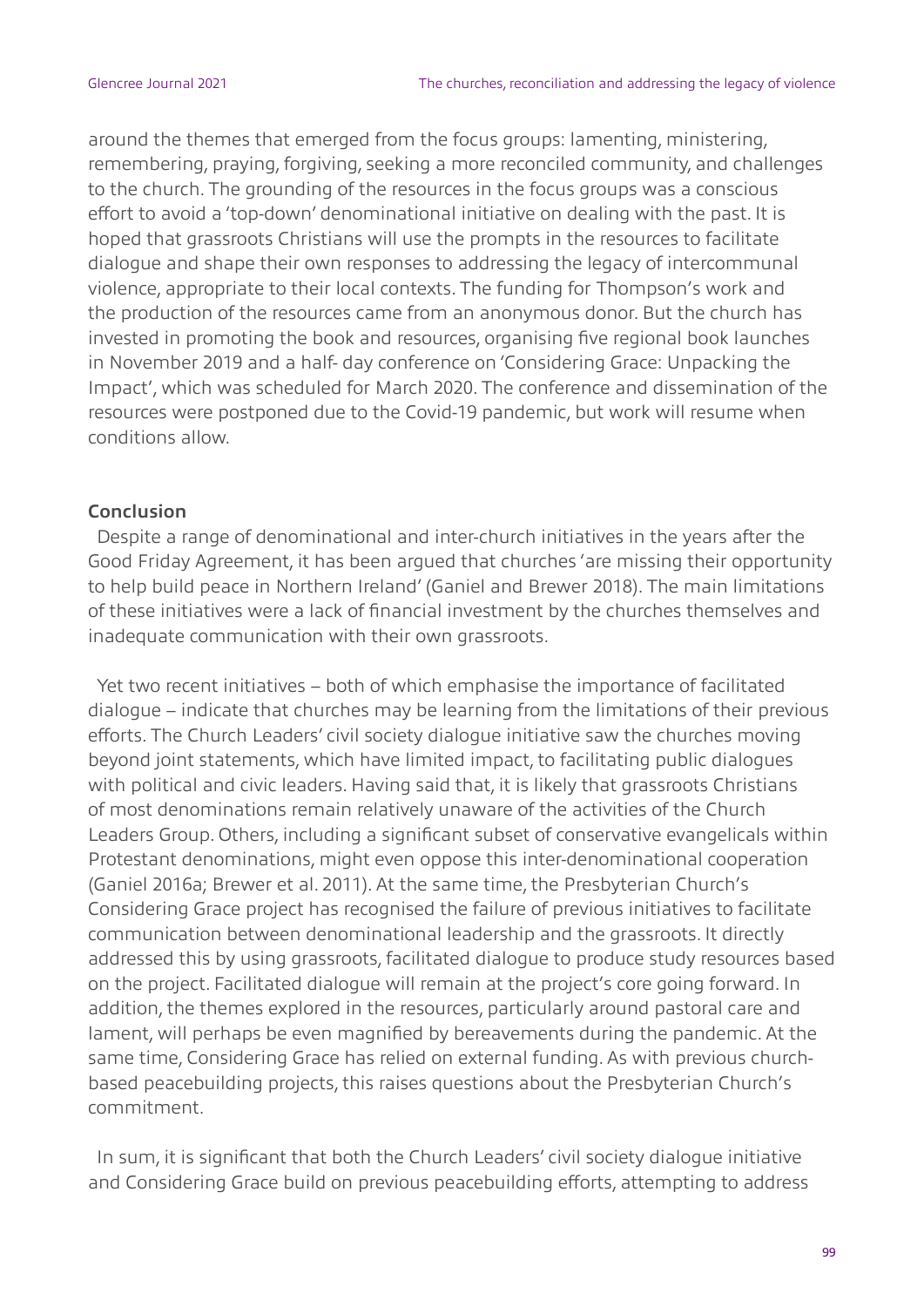their shortcomings. And both initiatives have made facilitated dialogue central to their work, signaling its importance as a methodology for promoting reconciliation and addressing the legacy of intercommunal violence. The long-term impact of these initiatives remains uncertain, but at the very least, in these cases the churches are showing signs of learning from the limitations of their own past efforts.

#### **Acknowledgements**

We wish to thank Rev. Tony Davidson for comments on an earlier draft.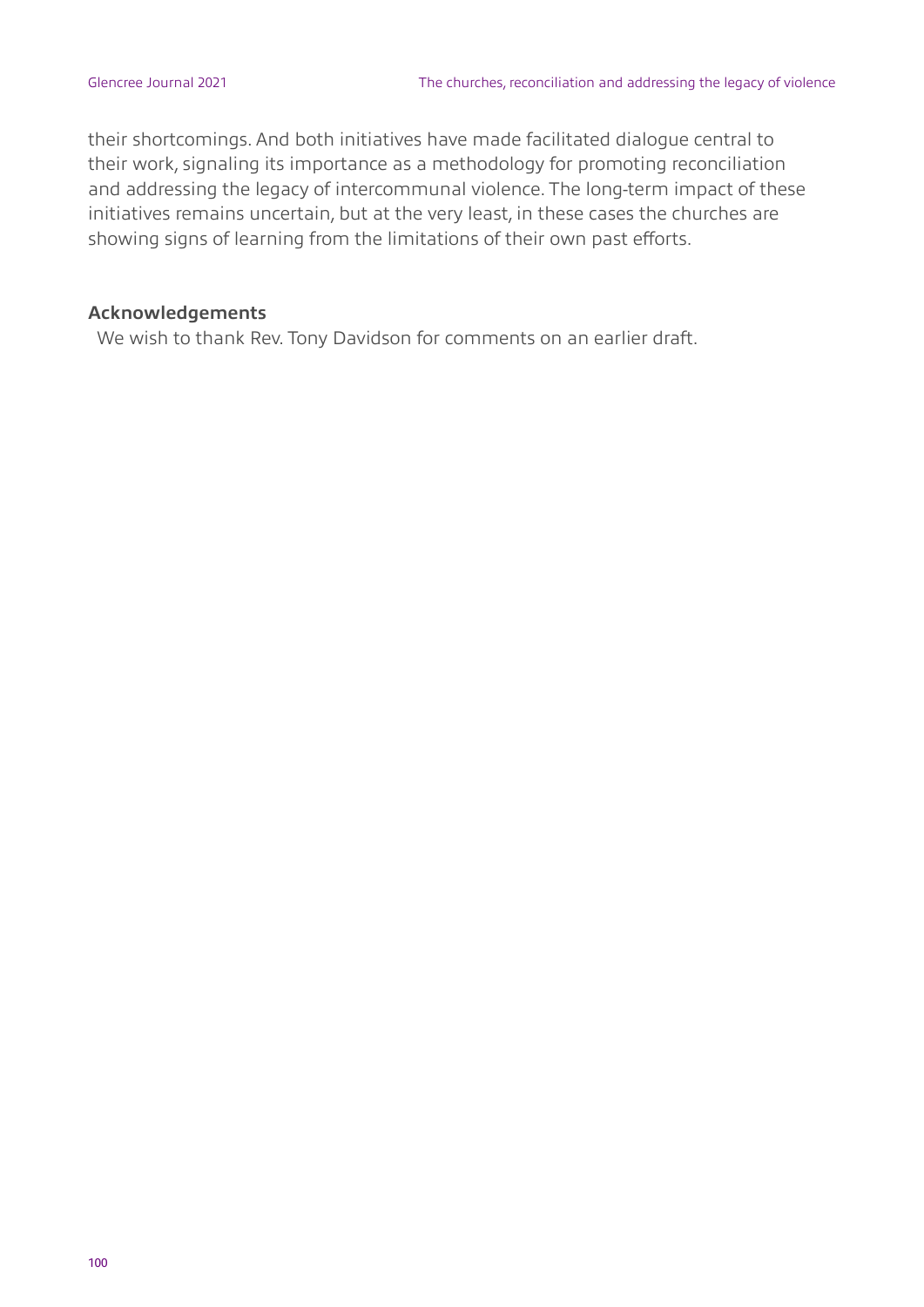#### **References**

Barnett, Louisa and PA. 2006. 'Paisley meets Catholic Church in groundbreaking talks'. *The Times,* October 9. **https://www.thetimes.co.uk/article/paisley-meets-catholicchurch-in-groundbreaking-talks-6wdbbtvnj98**

Brady, Nicola. 2019. *'General Secretary's Report'. In Irish Council of Churches Annual Report 2018*, 7–11. Belfast: Irish Council of Churches.

Breen, Suzanne. 2017. 'Politicians are urged to restore powers by church leaders', *The Belfast Telegraph*, June 26. **https://www.belfasttelegraph.co.uk/news/northernireland/politicians-are-urged-to-restore-powers-by-church-leaders-35864641.html**

Brewer, John, Gareth Higgins and Francis Teeney. 2011. *Religion, Civil Society, and Peace in Northern Ireland.* Oxford: Oxford University Press.

Church Leaders (Ireland) Group. 2019. 'A Time for Courageous and Compassionate Leadership.' **https://www.irishchurches.org/news-blog/5377/church-leaders-releasedialogue-initiative**

Ganiel, Gladys. 2016a. 'Secularism, Ecumenism and Identity on the Island of Ireland'. In *Christianity and National Identity in Twentieth Century Europe*, edited by John Carter Wood, 73–90. Göttingen: Vandenhoek & Ruprecht.

Ganiel, Gladys. 2016b. *Transforming Post-Catholic Ireland*. Oxford: Oxford University Press.

Ganiel, Gladys. 2019. *Unity Pilgrim: The Life of Fr Gerry Reynolds CSsR*. Dundalk: Redemptorist Communications.

Ganiel, Gladys. 2021. (forthcoming). 'Protestants and Peacebuilding in Northern Ireland: Overcoming Opposition, Apathy and a Loss of Legitimacy?' In *Northern Ireland: 20 Years of Peace and Reconciliation?* edited by Brigitte Bastiat, Olivier Coquelin and Frank Healy. Bern: Peter Lang.

Ganiel, Gladys and John Brewer. 2018. 'How Churches are Missing their Opportunity to Help Build Peace in Northern Ireland.' *The Conversation.* April 9. **https:// theconversation. com/how-churches-are-missing-their-opportunity-to-help-buildpeace-in-northern- ireland-93819**

Ganiel, Gladys and Jamie Yohanis,. 2019. *Considering Grace: Presbyterians and the Troubles.* Dublin: Merrion Press.